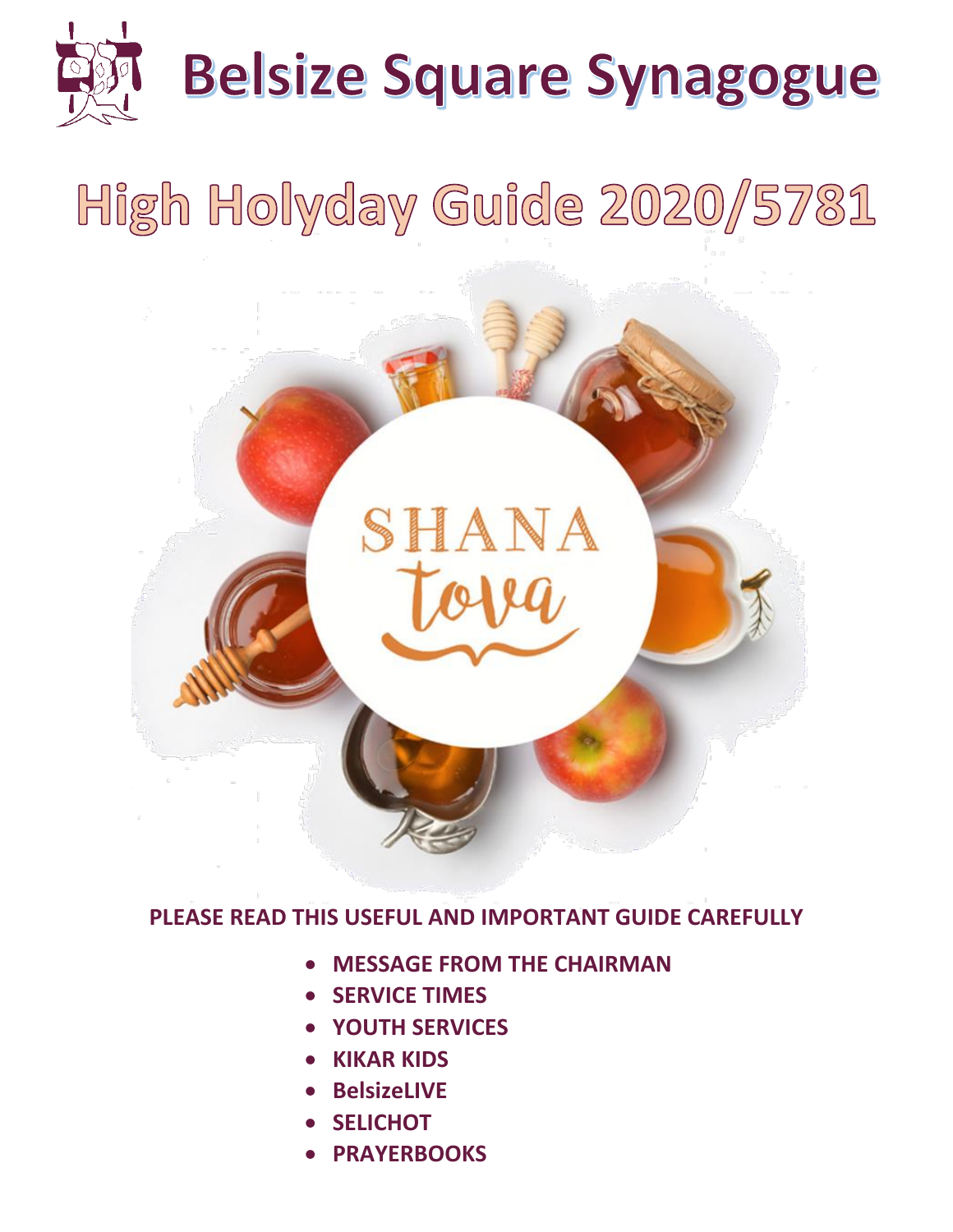## **DEAR MEMBERS**

This booklet is your guide to the synagogue's High Holyday Services 2020/5781. This year has been a year like no other. The Covid-19 pandemic has changed the way we do many everyday tasks and at Belsize Square it has been no different. With new guidance being released almost daily and the fear of further lockdowns and restrictions to come, we are preparing for every scenario so that your spiritual needs are met and you are able to join us either physically or virtually.

By now you will have received confirmation if you are attending the synagogue for services over the High Holydays. Bookings were open for two weeks in August and due to our limited space, we had to offer everyone the chance to attend one service only.

Please read through the booklet to understand all that's on offer from the synagogue.

## **PLANS FOR THIS YEAR**

Thanks to the hard work of our team, we have been able to open up for Shabbat Services since the end of July. This has helped us in preparing and understanding our limitations for the High Holydays, while working within the government restrictions for places of worship. Check the Service Timings page for the start time of each Service.

#### **ROSH HASHANAH – Erev and Morning Services**

We will hold services on both the evenings and mornings of Rosh Hashanah. There will be a limited number of attendees at each service and they will be available to watch on BelsizeLIVE.

#### **KOL NIDREI**

Our traditional Kol Nidrei Service will follow the same pattern as Rosh Hashanah with a limited number of guests in attendance. It will be streamed on BelsizeLIVE for those who can't attend.

#### **YOM KIPPUR**

This year's Yom Kippur Service will be different to anything we have tried before. We are splitting the day into three distinct parts in order to allow a greater number of people to attend services at the synagogue. Check out the service timings page for details. All services will be streamed on BelsizeLIVE.

## **YOUTH SERVICES & KIKAR KIDS**

Sadly, we made the difficult decision not to hold any Youth and Kikar Kids Services at the synagogue this year. But, with the help of Zoom, we'll be bringing these Services directly to you at home. Full information on these Services can be found on the relevant pages in this booklet. Our young people have worked very hard in preparing for Services and I am hope that many of you will be able to join them for the Service.

## **CONTINGENCIES**

Our team is preparing for every eventuality, including a further lockdown which would restrict any attendance at the Synagogue. We are grateful to Cantor Heller for piecing together a full complement of services that can be streamed if a lockdown is imposed.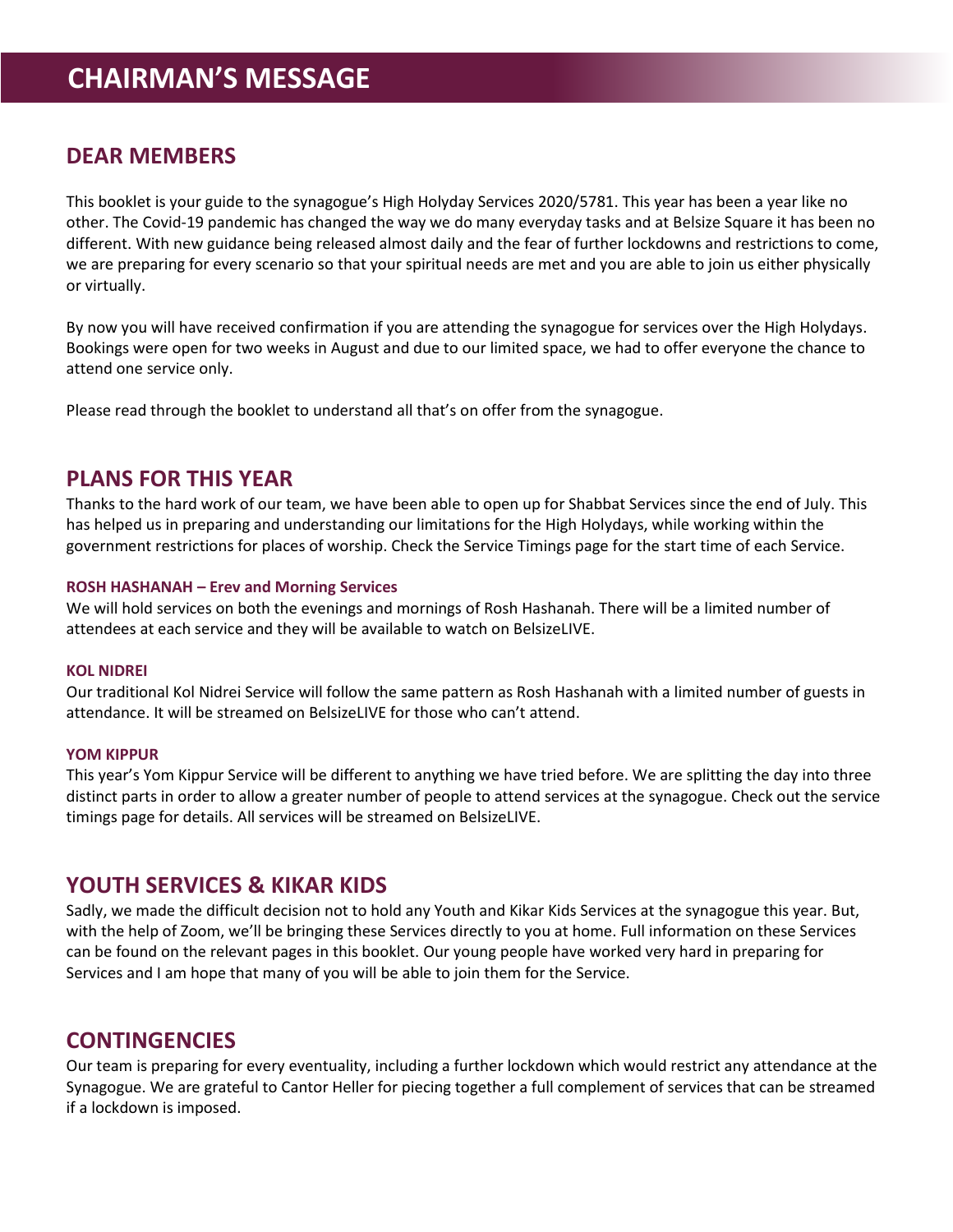If you have any questions on any of the contents of this booklet, please contact the synagogue office.

**On behalf of the Ministers, Honorary Officers and the members of the Board l wish you a happy, healthy and peaceful New Year.**

z Aero

**Jackie Alexander** Chairman

# **BelsizeLIVE**



Accessing BelsizeLIVE could not be easier. Just follow these simple instructions:

- 1. From your computer, smartphone or tablet visit the Synagogue website **[www.synagogue.org.uk](http://www.synagogue.org.uk/)**
	- 2. Click on the BelsizeLIVE button at the top of the page



3. The screen will display the current service or an upcoming service. Click on the Play button in the centre for your video to start.



4. Click in the bottom right corner of the video to enlarge to full screen

If you have missed a Service we have a full archive available.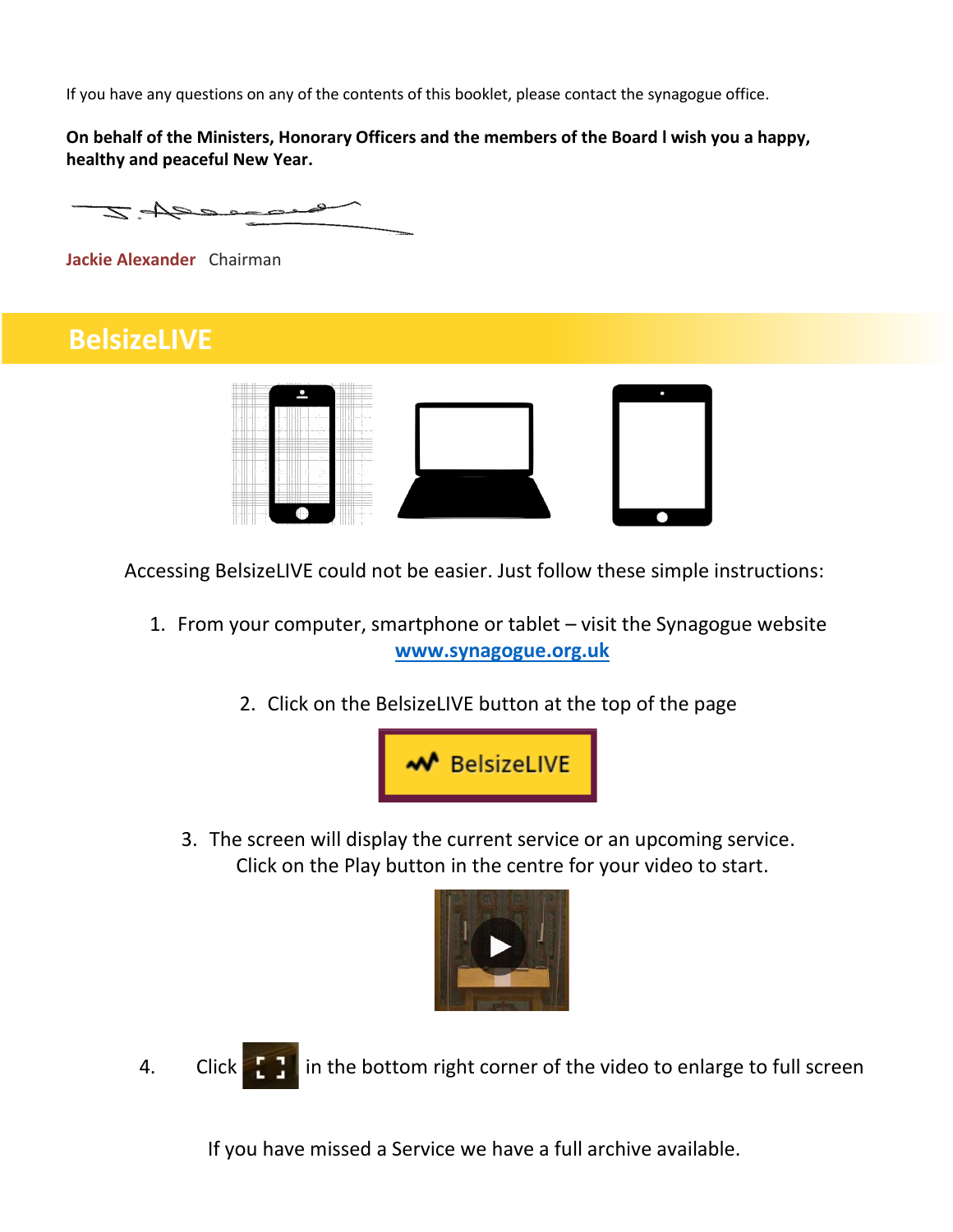# **SERVICE TIMES**



**Erev 1st Day Rosh Hashanah Friday 18 September at 6.45pm**

**1 st Day Rosh Hashanah Saturday 19 September at 9.30am**

**Erev 2nd Day Rosh Hashanah Saturday 19 September at 6.45pm**

**2 nd Day Rosh Hashanah Sunday 20 September at 9.30am**

**Kol Nidrei Sunday 27 September at 7.00pm**

**Yom Kippur Shacharit & Mussaf Monday 28 September from 9.30am-1.30pm**

**Yom Kippur Minchah Monday 28 September from 2.45-4.15pm**

**Yom Kippur Yizkor & Neilah Monday 28 September from 5.30-7.30pm**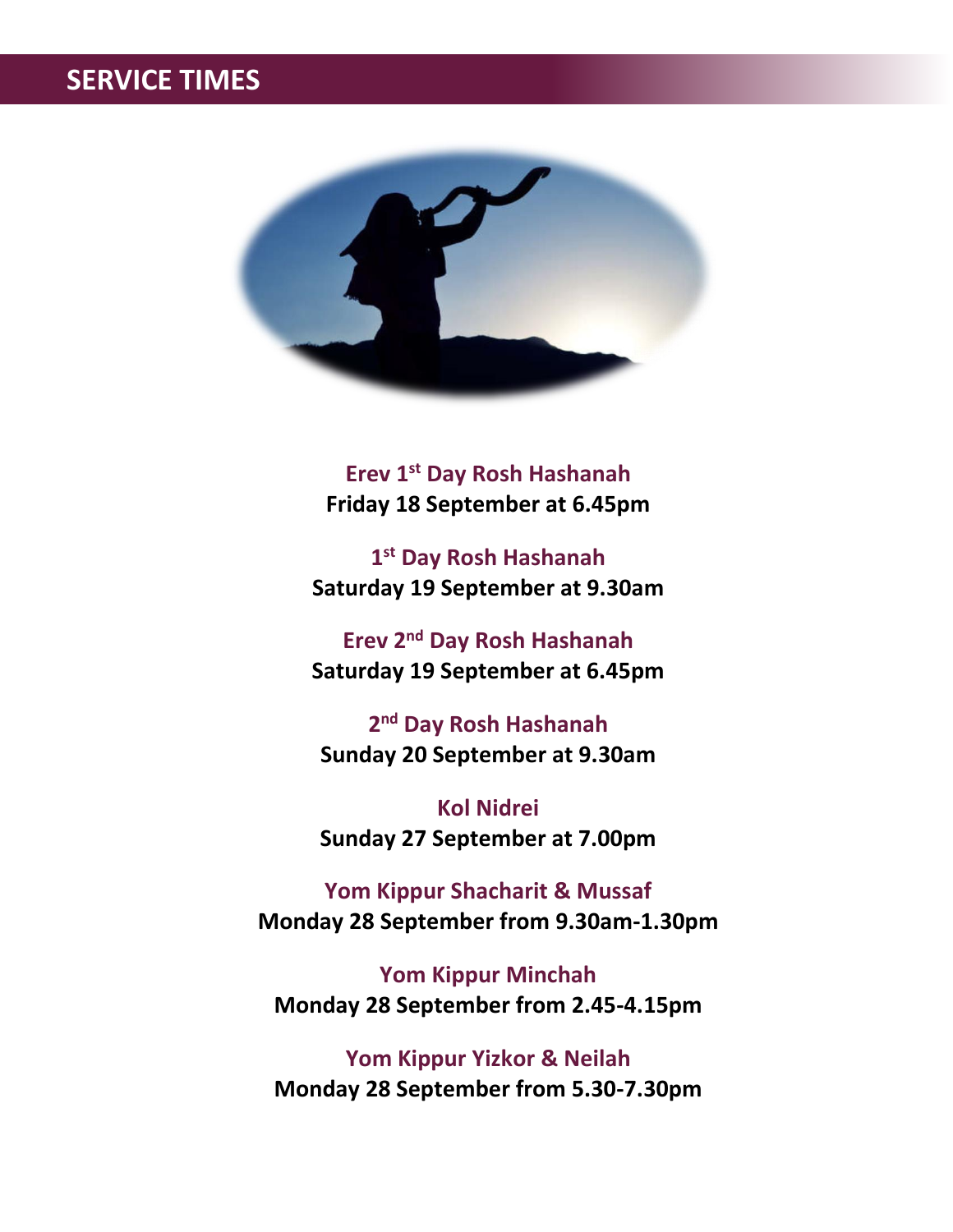# **ATTENDING SERVICES**

If you are attending Services during the High Holydays, you will have received a confirmation email or letter from the Synagogue office. The email will have a full list of guidelines and instructions for those who attend.

#### **CAR PARKING & VOUCHERS**

To reserve a space in the car park please contact the office to book your car in. Anyone using the car park is at risk of their car being blocked in and will need to stay until the end of the service. To purchase parking vouchers for parking on the street contact the synagogue office.

#### **SAFETY MEASURES**

On arrival your temperature will be taken by a volunteer using a contact free thermometer. Anyone with a temperature above 38° will be refused entry. **Please do not come to services if you are feeling unwell or have any flu like symptoms**.

There will be a one-way system in place and seating will be allocated into family bubbles. The synagogue will be cleaned and sanitised before each Service.

Those attending (aged over 11) **must wear masks** while in the building.

#### **PRAYER BOOKS, TALLITOT AND KIPPOT**

The synagogue will not provide Prayer Books, Tallitot and Kippot for people who do not bring them. Please bring you own and take them away at the end of the service. Prayer Books can be purchased from the synagogue office, details in this booklet. If you do not bring a tallit, you will still be granted entry.

#### **CANCELLATIONS**

If you have booked to attend a Service but can no longer attend, please let us know as soon as possible so that your space can be allocated to someone on the waiting list.

# **SELICHOT**



## **Saturday 12 September from 9.00pm**

## **Selichot Programme**

Our annual choral Selichot Service will be livestreamed directly into your homes.

**At 9.15pm**, Rabbi Altshuler will lead a Shiur on Zoom: **The Revolution of Deuteronomy**



**Meeting ID: 858 1443 1995 Passcode: 474950**

**From 10.00pm**, join Cantor Heller, Ben Wolf and our choir on BelsizeLIVE for our uplifting musical Service, live from the Synagogue.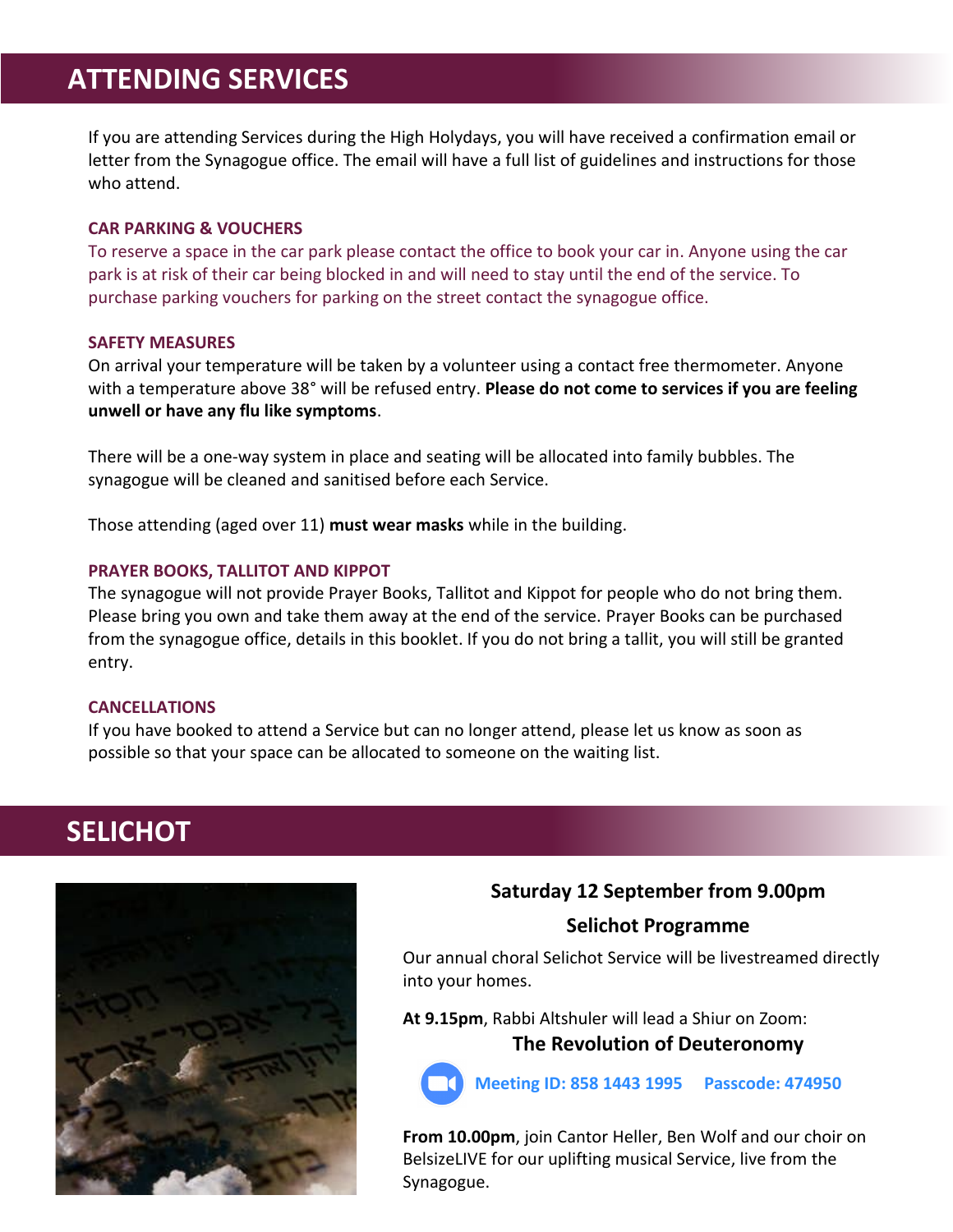# **YOUTH SERVICES**

We made the unprecedented decision to hold all of our Youth Services online this year due to the difficulties involved with preparing and organising multiple Services at the Synagogue. All Youth Services will be held on Zoom.

Services will follow the same format as if they were taking place on site but without our fantastic Youth Choir. Due to the lack of preparation and rehearsal time, more of the Service will be in English than usual. Please join us and support these very special young people.

> **1 st Day Rosh Hashanah Saturday 19 September at 11.00am**

**2 nd Day Rosh Hashanah Sunday 20 September at 11.00am**

**Yom Kippur Monday 28 September at 11.30am**



**Zoom Meeting Details: Meeting ID: 404-366-1217 Password: 461030**

# **KIKAR KIDS**

Our under 5s Kikar Kids Services will also take place on Zoom. Join us for an informal fun filled Service with lots of songs and games.

> **1 st Day Rosh Hashanah Saturday 19 September at 10.00am**

**2 nd Day Rosh Hashanah Sunday 20 September at 10.00am**

**Yom Kippur Monday 28 September at 10.30am**



**Zoom Meeting Details: Meeting ID: 605-826-9629 Password: Kikar**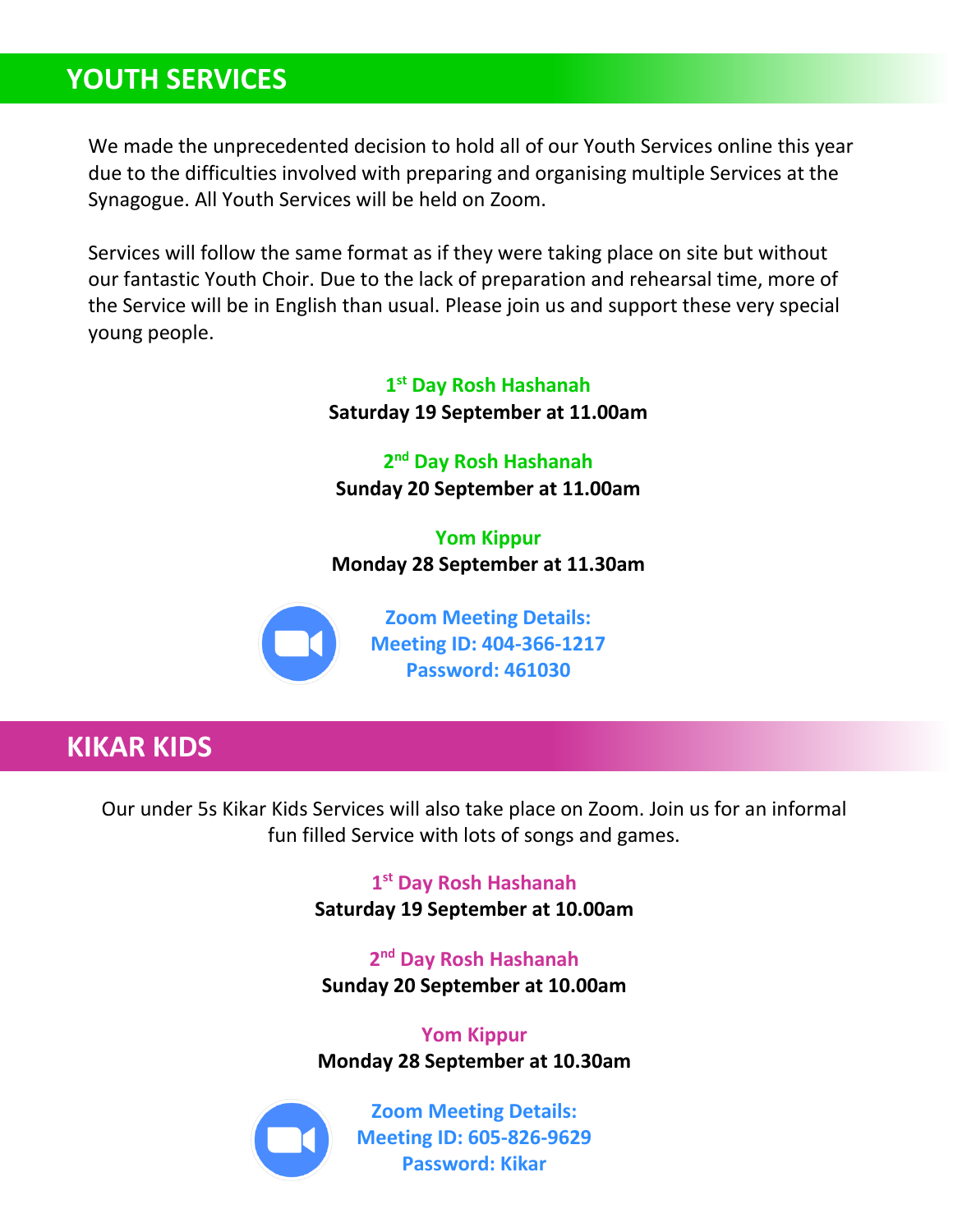# **YOUTH ACTIVITIES**





This Yom Kippur, B<sup>2</sup> would love to keep your child(ren) busy throughout the day in order to give parents and carers time for some "serious" atoning in the main Services!!!

Please encourage your children to join us, via Zoom, at various points during the day for the following fun and thought-provoking activities:

**Reception, Years 1 & 2 1.30-2.00pm Storytelling** Caroline will be sharing a special Yom Kippur story or two and discussing The messages in them.

#### **Years 3 & 4 4.30-5.00pm Drama**

Join Caroline to find out more about the story of Jonah and the Big Fish and experience "Hot seating" and other drama techniques.

#### **Years 5 & 6 5.30-6.10pm Discussion**

Caroline will discuss the Jewish value of "Teshuvah" and understand why it is so important on Yom Kippur.

#### **Years 7 & 8 1.30-2.10pm Discussion**

Join Joe Hacker or Shelly Masters as they take the B'nei Mitzvah aged children for what promises to be an interesting session about Yom Kippur and Atonement.

**Zoom Meeting Details: Meeting ID: 404-366-1217 Password: 461030**



## **IT'S QUIZ TIME – 2 nd Day Rosh Hashanah**

On 2<sup>nd</sup> day of Rosh Hashanah, the Youth Service will be running a Kahoot quiz throughout the service. If you would like your child(ren) to join in with this interactive element, you will need to download the **Kahoot!** app on to a 2nd device (i.e. NOT the device that you will be using for Zoom but separate phone or iPad etc) BEFORE the Service begins at 11am so that this then becomes a "Gamepad" for the quiz.

We will provide the Game PIN once the Service begins and are sure this will be great fun for everyone involved! The app can be downloaded from the relevant App Store.